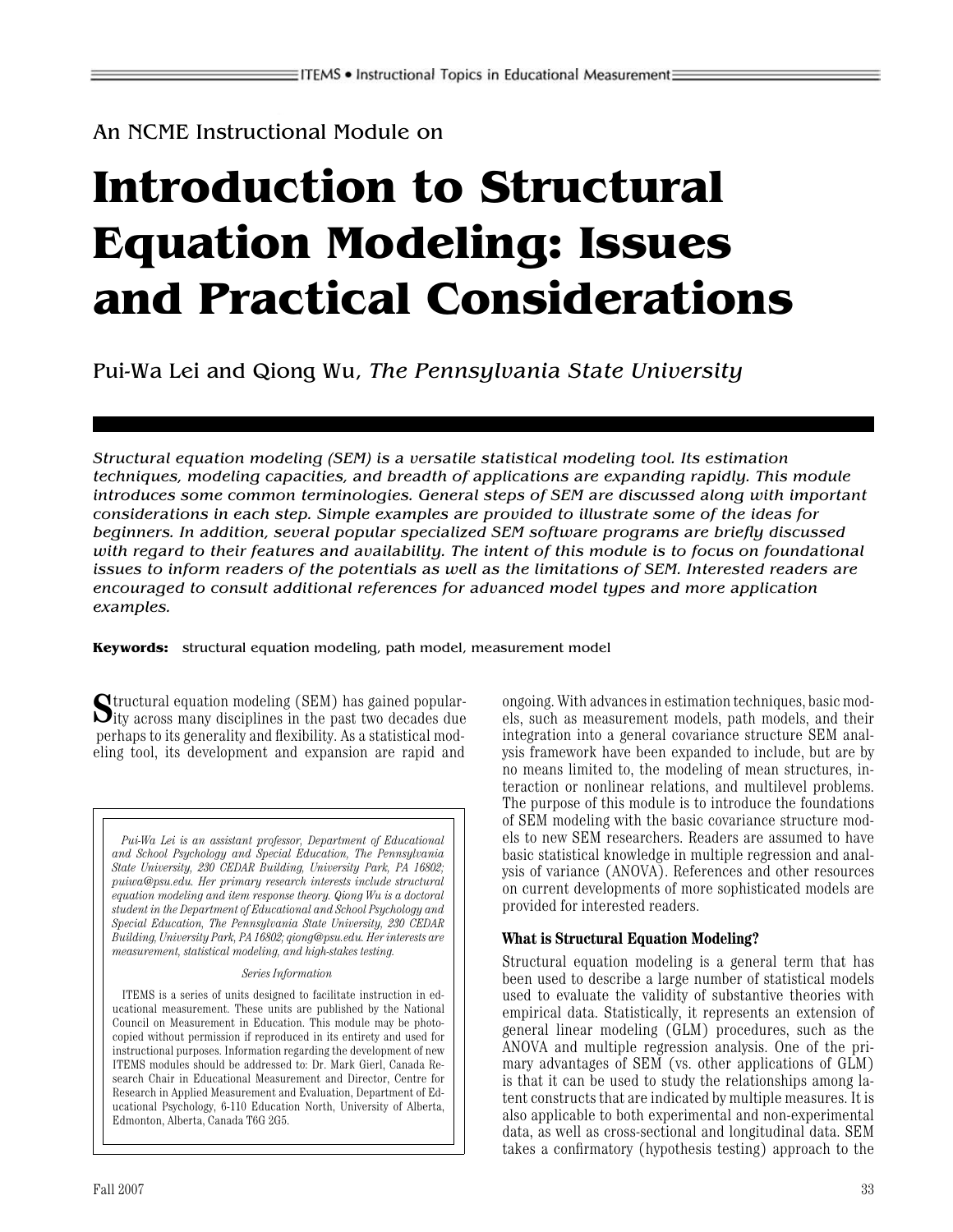multivariate analysis of a structural theory, one that stipulates causal relations among multiple variables. The *causal* pattern of intervariable relations within the theory is specified a priori. The goal is to determine whether a hypothesized theoretical model is consistent with the data collected to reflect this theory. The consistency is evaluated through *model-data fit*, which indicates the extent to which the postulated network of relations among variables is plausible. SEM is a large sample technique (usually  $N > 200$ ; e.g., Kline, 2005, pp. 111, 178) and the sample size required is somewhat dependent on model complexity, the estimation method used, and the distributional characteristics of observed variables (Kline, pp. 14–15). SEM has a number of synonyms and special cases in the literature including path analysis, causal modeling, and covariance structure analysis. In simple terms, SEM involves the evaluation of two models: a *measurement* model and a *path* model. They are described below.

#### *Path Model*

Path analysis is an extension of multiple regression in that it involves various multiple regression models or equations that are estimated simultaneously. This provides a more effective and direct way of modeling mediation, indirect effects, and other complex relationship among variables. Path analysis can be considered a special case of SEM in which structural relations among observed (vs. latent) variables are modeled. Structural relations are hypotheses about directional influences or causal relations of multiple variables (e.g., how independent variables affect dependent variables). Hence, path analysis (or the more generalized SEM) is sometimes referred to as causal modeling. Because analyzing interrelations among variables is a major part of SEM and these interrelations are hypothesized to generate specific observed covariance (or correlation) patterns among the variables, SEM is also sometimes called covariance structure analysis.

In SEM, a variable can serve both as a source variable (called an *exogenous* variable, which is analogous to an independent variable) and a result variable (called an *endogenous* variable, which is analogous to a dependent variable) in a chain of causal hypotheses. This kind of variable is often called a *mediator*. As an example, suppose that family environment has a direct impact on learning motivation which, in turn, is hypothesized to affect achievement. In this case motivation is a mediator between family environment and achievement; it is the source variable for achievement and the result variable for family environment. Furthermore, feedback loops among variables (e.g., achievement can in turn affect family environment in the example) are permissible in SEM, as are reciprocal effects (e.g., learning motivation and achievement affect each other).<sup>1</sup>

In path analyses, observed variables are treated as if they are measured without error, which is an assumption that does not likely hold in most social and behavioral sciences. When observed variables contain error, estimates of path coefficients may be biased in unpredictable ways, especially for complex models (e.g., Bollen, 1989, p. 151–178). Estimates of reliability for the measured variables, if available, can be incorporated into the model to fix their error variances (e.g., squared standard error of measurement via classical test theory). Alternatively, if multiple observed variables that are supposed to measure the same latent constructs are available, then a measurement model can be used to separate the common variances of the observed variables from their error variances thus correcting the coefficients in the model for unreliability.<sup>2</sup>

#### *Measurement Model*

The measurement of latent variables originated from psychometric theories. Unobserved latent variables cannot be measured directly but are indicated or inferred by responses to a number of observable variables (indicators). Latent constructs such as intelligence or reading ability are often gauged by responses to a battery of items that are designed to tap those constructs. Responses of a study participant to those items are supposed to reflect where the participant stands on the latent variable. Statistical techniques, such as factor analysis, exploratory or confirmatory, have been widely used to examine the number of latent constructs underlying the observed responses and to evaluate the adequacy of individual items or variables as indicators for the latent constructs they are supposed to measure.

The measurement model in SEM is evaluated through confirmatory factor analysis (CFA). CFA differs from exploratory factor analysis (EFA) in that factor structures are hypothesized a priori and verified empirically rather than derived from the data. EFA often allows all indicators to load on all factors and does not permit correlated residuals. Solutions for different number of factors are often examined in EFA and the most sensible solution is interpreted. In contrast, the number of factors in CFA is assumed to be known. In SEM, these factors correspond to the latent constructs represented in the model. CFA allows an indicator to load on multiple factors (if it is believed to measure multiple latent constructs). It also allows residuals or errors to correlate (if these indicators are believed to have common causes other than the latent factors included in the model). Once the measurement model has been specified, structural relations of the latent factors are then modeled essentially the same way as they are in path models. The combination of CFA models with structural path models on the latent constructs represents the general SEM framework in analyzing covariance structures.

#### *Other Models*

Current developments in SEM include the modeling of mean structures in addition to covariance structures, the modeling of changes over time (growth models) and latent classes or profiles, the modeling of data having nesting structures (e.g., students are nested within classes which, in turn, are nested with schools; multilevel models), as well as the modeling of nonlinear effects (e.g., interaction). Models can also be different for different groups or populations by analyzing multiple sample-specific models simultaneously (multiple sample analysis). Moreover, sampling weights can be incorporated for complex survey sampling designs. See Marcoulides and Schumacker (2001) and Marcoulides and Moustaki (2002) for more detailed discussions of the new developments in SEM.

#### **How Does SEM Work?**

In general, every SEM analysis goes through the steps of model specification, data collection, model estimation, model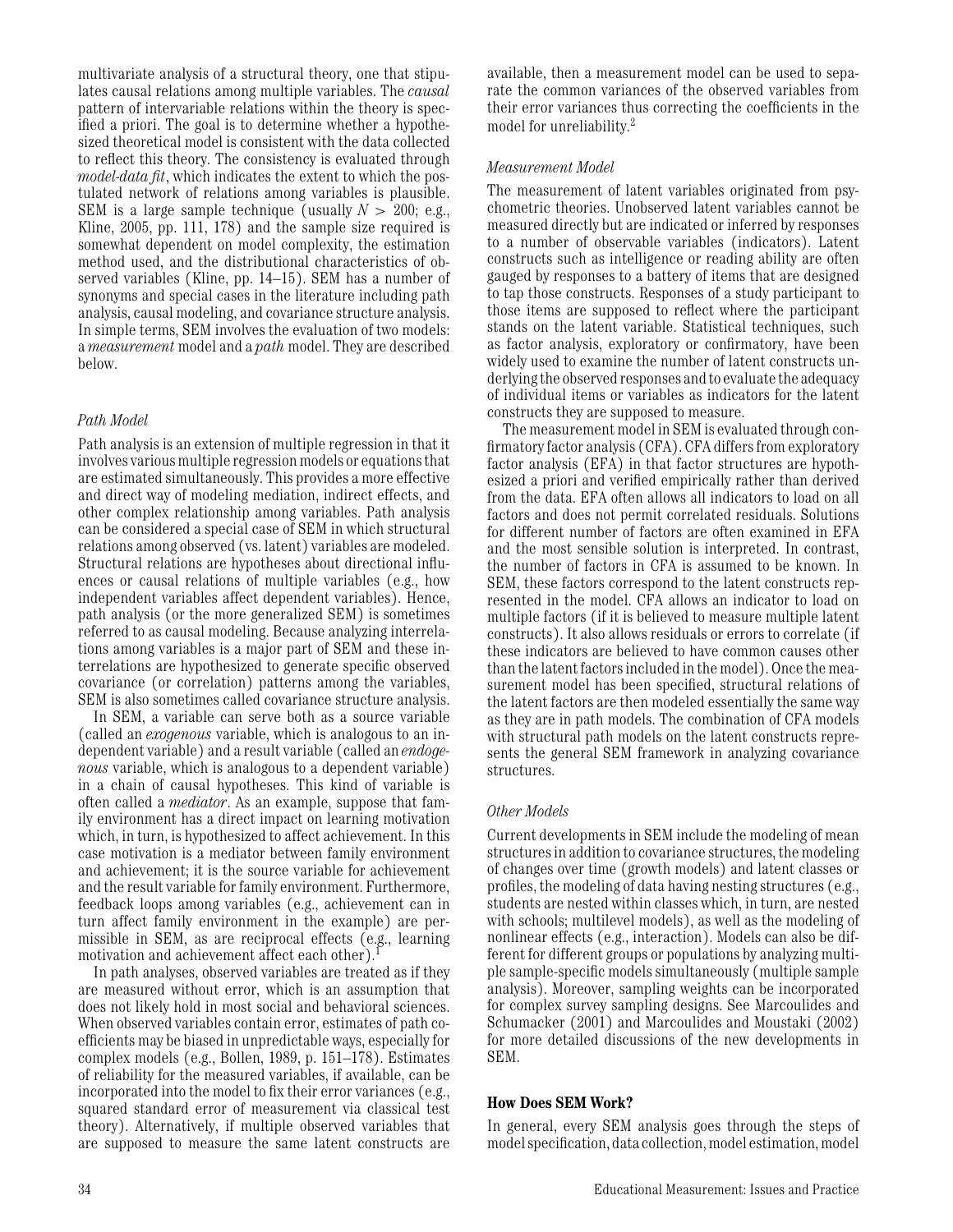evaluation, and (possibly) model modification. Issues pertaining to each of these steps are discussed below.

#### *Model Specification*

A sound model is theory based. Theory is based on findings in the literature, knowledge in the field, or one's educated guesses, from which causes and effects among variables within the theory are specified. Models are often easily conceptualized and communicated in graphical forms. In these graphical forms, a directional arrow  $(\rightarrow)$  is universally used to indicate a hypothesized causal direction. The variables to which arrows are pointing are commonly termed endogenous variables (or dependent variables) and the variables having no arrows pointing to them are called exogenous variables (or independent variables). Unexplained covariances among variables are indicated by curved arrows  $(\Box)$ . Observed variables are commonly enclosed in rectangular boxes and latent constructs are enclosed in circular or elliptical shapes.

For example, suppose a group of researchers have developed a new measure to assess mathematics skills of preschool children and would like to find out (a) whether the skill scores measure a common construct called *math ability* and (b) whether reading readiness (RR) has an influence on math ability when age (measured in month) differences are controlled for. The skill scores available are: counting aloud (CA)—count aloud as high as possible beginning with the number 1; measurement (M)—identify fundamental measurement concepts (e.g., taller, shorter, higher, lower) using basic shapes; counting objects (CO)—count sets of objects and correctly identify the total number of objects in the set; number naming (NN)—read individual numbers (or shapes) in isolation and rapidly identify the specific number (shape) being viewed; and pattern recognition (PR) identify patterns using short sequences of basic shapes (i.e., circle, square, and triangle). These skill scores (indicators) are hypothesized to indicate the strength of children's latent math ability, with higher scores signaling stronger math ability. Figure 1 presents the conceptual model.

The model in Figure 1 suggests that the five skill scores on the right are supposedly results of latent math ability (enclosed by an oval) and that the two exogenous observed variables on the left (RR and age enclosed by rectangles) are predictors of math ability. The two predictors (connected by ) are allowed to be correlated but their relationship is not explained in the model. The latent "math ability" variable and the five observed skill scores (enclosed by rectangles) are endogenous in this example. The residual of the latent endogenous variable (residuals of structural equations are also called disturbances) and the residuals (or errors) of the skill variables are considered exogenous because their variances



FIGURE 1. Conceptual model of math ability.

and interrelationships are unexplained in the model. The residuals are indicated by arrows without sources in Figure 1. The effects of RR and age on the five skill scores can also be perceived to be mediated by the latent variable (math ability). This model is an example of a multiple-indicator multiple-cause model (or MIMIC for short, a special case of general SEM model) in which the skill scores are the indicators and age as well as RR are the *causes* for the latent variable.

Due to the flexibility in model specification, a variety of models can be conceived. However, not all specified models can be identified and estimated. Just like solving equations in algebra where there cannot be more unknowns than knowns, a basic principle of identification is that a model cannot have a larger number of unknown parameters to be estimated than the number of unique pieces of information provided by the data (variances and covariances of observed variables for covariance structure models in which mean structures are not analyzed).<sup>3</sup> Because the scale of a latent variable is arbitrary, another basic principle of identification is that all latent variables must be scaled so that their values can be interpreted. These two principles are necessary for identification but they are not sufficient. The issue of model identification is complex. Fortunately, there are some established rules that can help researchers decide if a particular model of interest is identified or not (e.g., Davis, 1993; Reilly & O'Brien, 1996; Rigdon, 1995).

When a model is identified, every model parameter can be uniquely estimated. A model is said to be over-identified if it contains fewer parameters to be estimated than the number of variances and covariances, just-identified when it contains the same number of parameters as the number of variances and covariances, and under-identified if the number of variances and covariances is less than the number of parameters. Parameter estimates of an over-identified model are unique given a certain estimation criterion (e.g., maximum likelihood). All just-identified models fit the data perfectly and have a unique set of parameter estimates. However, a perfect model-data fit is not necessarily desirable in SEM. First, sample data contain random error and a perfect-fitting model may be fitting sampling errors. Second, because conceptually very different just-identified models produce the same perfect empirical fit, the models cannot be evaluated or compared by conventional means (model fit indices discussed below). When a model cannot be identified, either some model parameters cannot be estimated or numerous sets of parameter values can produce the same level of model fit (as in under-identified models). In any event, results of such models are not interpretable and the models require re-specification.

#### *Data Characteristics*

Like conventional statistical techniques, score reliability and validity should be considered in selecting measurement instruments for the constructs of interest and sample size needs to be determined preferably based on power considerations. The sample size required to provide unbiased parameter estimates and accurate model fit information for SEM models depends on model characteristics, such as model size as well as score characteristics of measured variables, such as score scale and distribution. For example, larger models require larger samples to provide stable parameter estimates, and larger samples are required for categorical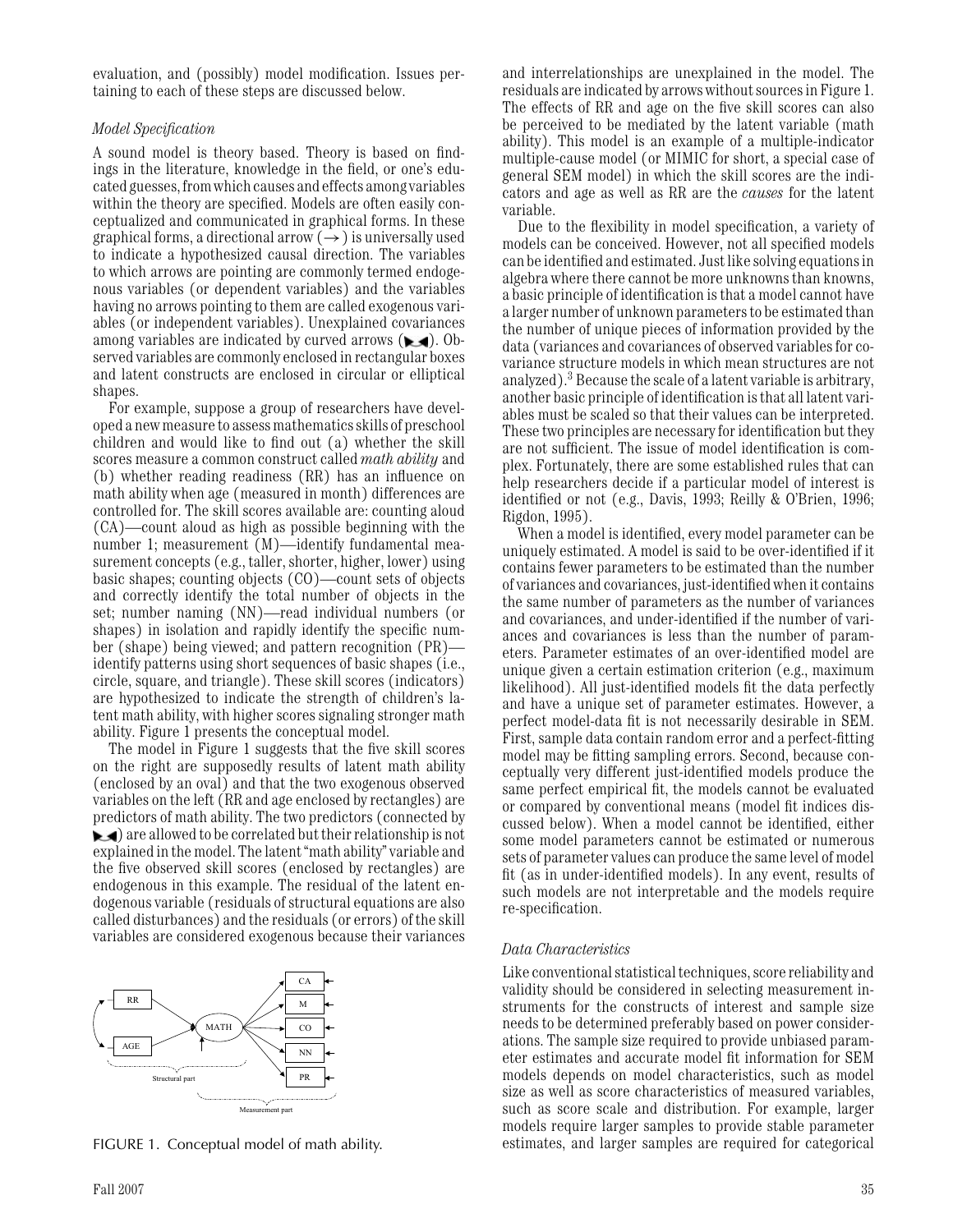or non-normally distributed variables than for continuous or normally distributed variables. Therefore, data collection should come, if possible, after models of interest are specified so that sample size can be determined a priori. Information about variable distributions can be obtained based on a pilot study or one's educated guess.

SEM is a large sample technique. That is, model estimation and statistical inference or hypothesis testing regarding the specified model and individual parameters are appropriate only if sample size is not too small for the estimation method chosen. A general rule of thumb is that the minimum sample size should be no less than 200 (preferably no less than 400 especially when observed variables are not multivariate normally distributed) or 5–20 times the number of parameters to be estimated, whichever is larger (e.g., Kline, 2005, pp. 111, 178). Larger models often contain larger number of model parameters and hence demand larger sample sizes. Sample size for SEM analysis can also be determined based on a priori power considerations. There are different approaches to power estimation in SEM (e.g., MacCallum, Browne, & Sugawara, 1996 on the root mean square error of approximation (RMSEA) method; Satorra & Saris, 1985; Yung & Bentler, 1999 on bootstrapping; Muthén & Muthén, 2002 on Monte Carlo simulation). However, an extended discussion of each is beyond the scope of this module.

#### *Model Estimation*<sup>4</sup>

A properly specified structural equation model often has some fixed parameters and some free parameters to be estimated from the data. As an illustration, Figure 2 shows the diagram of a conceptual model that predicts reading (READ) and mathematics (MATH) latent ability from observed scores from two intelligence scales, verbal comprehension (VC) and perceptual organization (PO). The latent READ variable is indicated by basic word reading (BW) and reading comprehension (RC) scores. The latent MATH variable is indicated by calculation (CL) and reasoning (RE) scores. The visible paths denoted by directional arrows (from VC and PO to READ and MATH, from READ to BW and RC, and from MATH to CL and RE) and curved arrows (between VC and PO, and between residuals of READ and MATH) in the diagram are free parameters of the model to be estimated, as are residual variances of endogenous variables (READ, MATH, BW, RC, CL, and RE) and variances of exogenous variables (VC and PO). All other possible paths that are not shown (e.g., direct paths from VC or PO to BW, RC, CL, or RE) are fixed to zero and will not be estimated. As mentioned above, the scale of a latent variable is arbitrary and has to be set. The scale of a latent variable can be standardized by fixing its variance to 1. Alternatively, a latent variable can take the scale of one of its indicator variables by fixing the factor loading (the



FIGURE 2. Conceptual model of math and reading.

value of the path from a latent variable to an indicator) of one indicator to 1. In this example, the loading of BW on READ and the loading of CL on MATH are fixed to 1 (i.e., they become fixed parameters). That is, when the parameter value of a visible path is fixed to a constant, the parameter is not estimated from the data.

Free parameters are estimated through iterative procedures to minimize a certain discrepancy or fit function between the observed covariance matrix (data) and the model-implied covariance matrix (model). Definitions of the discrepancy function depend on specific methods used to estimate the model parameters. A commonly used normal theory discrepancy function is derived from the maximum likelihood method. This estimation method assumes that the observed variables are multivariate normally distributed or there is no excessive kurtosis (i.e., same kurtosis as the normal distribution) of the variables (Bollen, 1989, p. 417). $^5$ 

The estimation of a model may fail to converge or the solutions provided may be improper. In the former case, SEM software programs generally stop the estimation process and issue an error message or warning. In the latter, parameter estimates are provided but they are not interpretable because some estimates are out of range (e.g., correlation greater than 1, negative variance). These problems may result if a model is ill specified (e.g., the model is not identified), the data are problematic (e.g., sample size is too small, variables are highly correlated, etc.), or both. Multicollinearity occurs when some variables are linearly dependent or strongly correlated (e.g., bivariate correlation  $> .85$ ). It causes similar estimation problems in SEM as in multiple regression. Methods for detecting and solving multicollinearity problems established for multiple regression can also be applied in SEM.

#### *Model Evaluation*

Once model parameters have been estimated, one would like to make a dichotomous decision, either to retain or reject the hypothesized model. This is essentially a statistical hypothesis-testing problem, with the null hypothesis being that the model under consideration fits the data. The overall model goodness of fit is reflected by the magnitude of discrepancy between the sample covariance matrix and the covariance matrix implied by the model with the parameter estimates (also referred to as the minimum of the fit function or  $F_{\text{min}}$ ). Most measures of overall model goodness of fit are functionally related to  $F_{\text{min}}$ . The model test statistic  $(N-1)F_{\min}$ , where *N* is the sample size, has a chi-square distribution (i.e., it is a chi-square test) when the model is correctly specified and can be used to test the null hypothesis that the model fits the data. Unfortunately, this test statistic has been found to be extremely sensitive to sample size. That is, the model may fit the data reasonably well but the chi-square test may reject the model because of large sample size.

In reaction to this sample size sensitivity problem, a variety of alternative goodness-of-fit indices have been developed to supplement the chi-square statistic. All of these alternative indices attempt to adjust for the effect of sample size, and many of them also take into account model degrees of freedom, which is a proxy for model size. Two classes of alternative fit indices, incremental and absolute, have been identified (e.g., Bollen, 1989, p. 269; Hu & Bentler, 1999). Incremental fit indices measure the increase in fit relative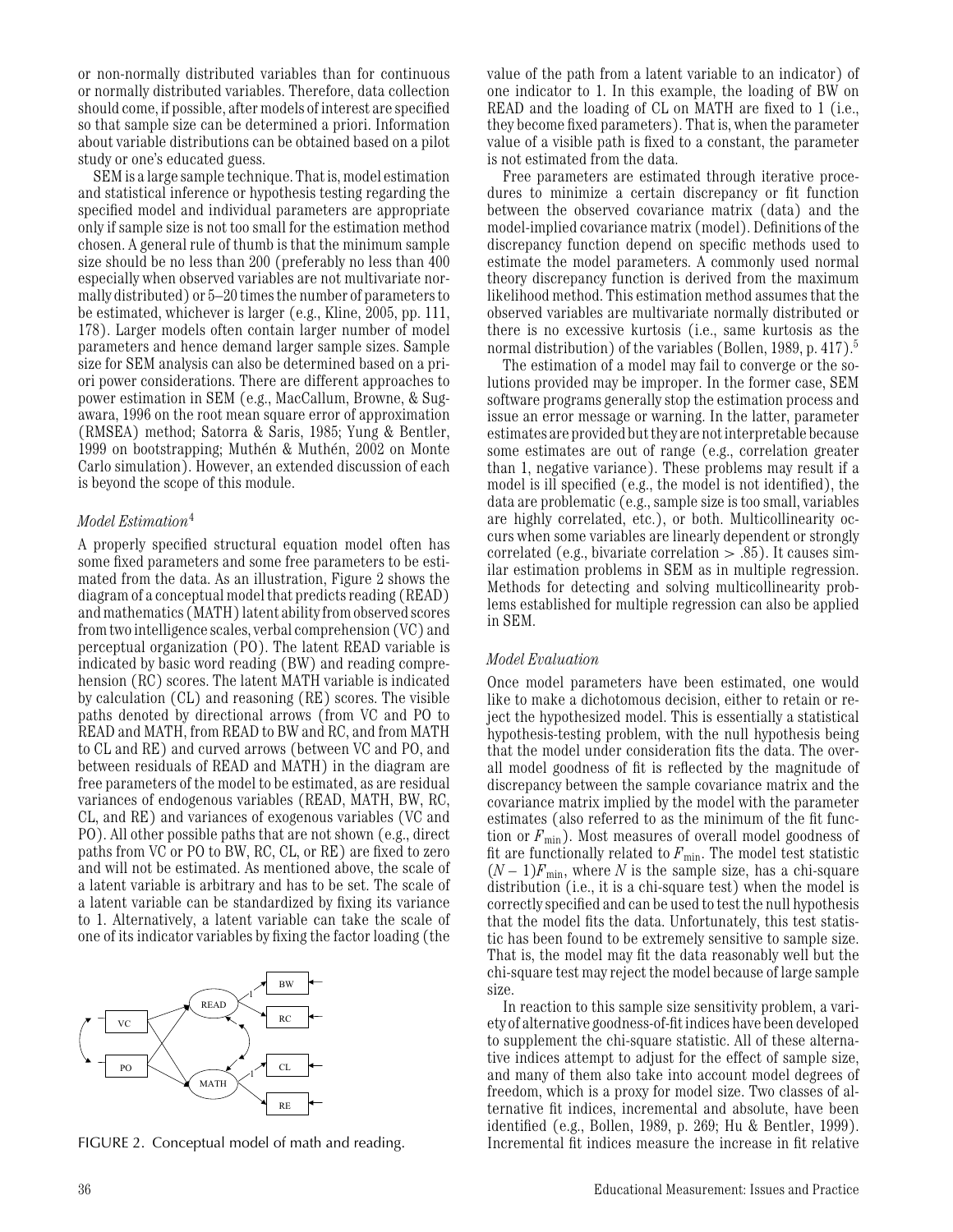to a baseline model (often one in which all observed variables are uncorrelated). Examples of incremental fit indices include normed fit index (NFI; Bentler & Bonett, 1980), Tucker-Lewis index (TLI; Tucker & Lewis, 1973), relative noncentrality index (RNI; McDonald & Marsh, 1990), and comparative fit index (CFI; Bentler, 1989, 1990). Higher values of incremental fit indices indicate larger improvement over the baseline model in fit. Values in the .90s (or more recently  $\geq$  .95) are generally accepted as indications of good fit.

In contrast, absolute fit indices measure the extent to which the specified model of interest reproduces the sample covariance matrix. Examples of absolute fit indices include Jöreskog and Sörbom's (1986) goodness-of-fit index (GFI) and adjusted GFI (AGFI), standardized root mean square residual (SRMR; Bentler, 1995), and the RMSEA (Steiger & Lind, 1980). Higher values of GFI and AGFI as well as lower values of SRMR and RMSEA indicate better model-data fit.

SEM software programs routinely report a handful of goodness-of-fit indices. Some of these indices work better than others under certain conditions. It is generally recommended that multiple indices be considered simultaneously when overall model fit is evaluated. For instance, Hu and Bentler (1999) proposed a 2-index strategy, that is, reporting SRMR along with one of the fit indices (e.g., RNI, CFI, or RMSEA). The authors also suggested the following criteria for an indication of good model-data fit using those indices: RNI (or CFI)  $\geq$  .95, SRMR  $\leq$  .08, and RMSEA  $\leq$  .06. Despite the sample size sensitivity problem with the chi-square test, reporting the model chi-square value with its degrees of freedom in addition to the other fit indices is recommended.

Because some solutions may be improper, it is prudent for researchers to examine individual parameter estimates as well as their estimated standard errors. Unreasonable magnitude (e.g., correlation  $> 1$ ) or direction (e.g., negative variance) of parameter estimates or large standard error estimates (relative to others that are on the same scale) are some indications of possible improper solutions.

If a model fits the data well and the estimation solution is deemed proper, individual parameter estimates can be interpreted and examined for statistical significance (whether they are significantly different from zero). The test of individual parameter estimates for statistical significance is based

on the ratio of the parameter estimate to its standard error estimate (often called *z*-value or *t*-value). As a rough reference, absolute value of this ratio greater than 1.96 may be considered statistically significant at the .05 level. Although the test is proper for unstandardized parameter estimates, standardized estimates are often reported for ease of interpretation. In growth models and multiple-sample analyses in which different variances over time or across samples may be of theoretical interest, unstandardized estimates are preferred.

As an example, Table 1 presents the simple descriptive statistics of the variables for the math ability example (Figure 1), and Table 2 provides the parameter estimates (standardized and unstandardized) and their standard error estimates. This model fit the sample data reasonably well as indicated by the selected overall goodness-of-fit statistics:  $\chi_{13}^2 = 21.21, p = .069, \text{RMSEA} = .056$  (<.06), CFI = .99  $(5.95)$ , SRMR = .032 (<.08). The model solution is considered proper because there are no out-of-range parameter estimates and standard error estimates are of similar magnitude (see Table 2). All parameter estimates are considered large (not likely zero) because the ratios formed by unstandardized parameter estimates to their standard errors (i.e., *z*-values or *t*-values) are greater than |2| (Kline, 2005, p. 41). Standardized factor loadings in measurement models should fall between 0 and 1 with higher values suggesting better indications of the observed variables for the latent variable. All standardized loadings in this example are in the neighborhood of .7, showing that they are satisfactory indicators for the latent construct of math ability. Coefficients for the structural paths are interpreted in the same way as regression coefficients. The standardized coefficient value of .46 for the path from age to math ability suggests that as children grow by one standard deviation of age in months (about 6.7 months), their math ability is expected to increase by .46 standard deviation holding RR constant. The standardized value of .40 for the path from RR to math ability reveals that for every standard deviation increase in RR, math ability is expected to increase by .40 standard deviation, holding age constant. The standardized residual variance of .50 for the latent math variable indicates that approximately 50% of variance in math is unexplained by age and RR. Similarly, standardized residual or error variances of the math

|                  | <b>Variables</b> |           |           |      |          |           |           |  |
|------------------|------------------|-----------|-----------|------|----------|-----------|-----------|--|
| <b>Variables</b> | <b>AGE</b>       | <b>RR</b> | <b>CA</b> | M    | $\rm CO$ | <b>NN</b> | <b>PR</b> |  |
|                  |                  |           |           |      |          |           |           |  |
| Age<br>RR        | .357             |           |           |      |          |           |           |  |
| CA               | .382             | .439      |           |      |          |           |           |  |
| ${\sf M}$        | .510             | .405      | .588      |      |          |           |           |  |
| CO               | .439             | .447      | .512      | .604 |          |           |           |  |
| <b>NN</b>        | .513             | .475      | .591      | .560 | .606     |           |           |  |
| PR               | .372             | .328      | .564      | .531 | .443     | .561      |           |  |
| Mean             | 50.340           | .440      | .666      | .730 | .545     | .625      | .624      |  |
| SD               | 6.706            | 1.023     | 1.297     | .855 | .952     | .933      | 1.196     |  |

**Table 1. Sample Correlation, Mean, and Standard Deviation for the Model of Figure 1**

*Note*:  $CA =$  counting aloud;  $M =$  measurement;  $CO =$  counting objects;  $NN =$  number naming;  $PR =$  pattern recognition;  $RR =$ reading readiness; age is measured in months.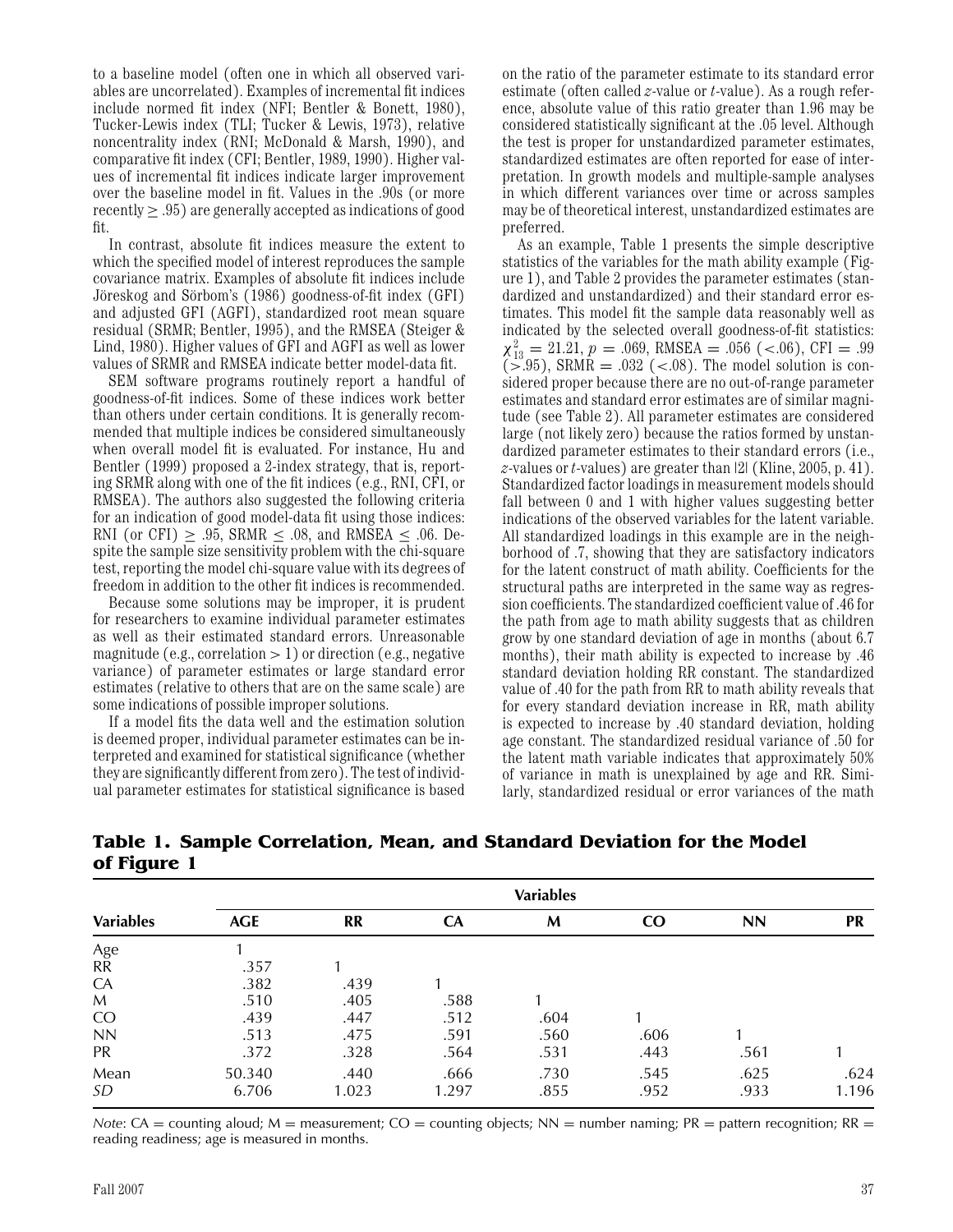| <b>Model Parameters</b>  | <b>Standardized</b><br><b>Estimate</b> | Unstandardized<br><b>Estimate</b> | <b>Standard</b><br>Error |
|--------------------------|----------------------------------------|-----------------------------------|--------------------------|
| Loadings/effects on MATH |                                        |                                   |                          |
| CA                       | .74                                    | 1.00 <sup>a</sup>                 |                          |
| M                        | .77                                    | .68                               | .07                      |
| CO                       | .74                                    | .73                               | .08                      |
| <b>NN</b>                | .80                                    | .77                               | .08                      |
| <b>PR</b>                | .68                                    | .84                               | .10                      |
| Age                      | .46                                    | .07                               | .01                      |
| <b>RR</b>                | .40                                    | .38                               | .07                      |
| Residual variances       |                                        |                                   |                          |
| CA                       | .45                                    | .75                               | .10                      |
| $\mathsf{M}$             | .41                                    | .30                               | .04                      |
| CO                       | .46                                    | .41                               | .05                      |
| <b>NN</b>                | .36                                    | .32                               | .05                      |
| <b>PR</b>                | .54                                    | .78                               | .09                      |
| <b>MATH</b>              | .50                                    | .46                               | .09                      |
| Covariance               |                                        |                                   |                          |
| RR and age               | .36                                    | 2.45                              | .56                      |

# **Table 2. Parameter and Standard Error Estimates for the Model of Figure 1**

*Note*: Table values are maximum likelihood estimates. CA = counting aloud;  $M$  = measurement; CO = counting objects; NN = number naming; PR = pattern recognition; RR = reading readiness; age is measured in months. *a*Fixed parameter to set the scale of the latent variable.

indicator variables are taken as the percentages of their variances unexplained by the latent variable.

### *Model Modification, Alternative Models, and Equivalent Models*

When the hypothesized model is rejected based on goodnessof-fit statistics, SEM researchers are often interested in finding an alternative model that fits the data. Post hoc modifications (or model trimming) of the model are often aided by modification indices, sometimes in conjunction with the expected parameter change statistics. Modification index estimates the magnitude of decrease in model chi-square (for 1 degrees of freedom) whereas expected parameter change approximates the expected size of change in the parameter estimate when a certain fixed parameter is freely estimated. A large modification index  $(>3.84)$  suggests that a large improvement in model fit as measured by chi-square can be expected if a certain fixed parameter is freed. The decision of freeing a fixed parameter is less likely affected by chance if it is based on a large modification index as well as a large expected parameter change value.

As an illustration, Table 3 shows the simple descriptive statistics of the variables for the model of Figure 2, and Table 4 provides the parameter estimates (standardized and unstandardized) and their standard error estimates. Had one restricted the residuals of the latent READ and MATH variables to be uncorrelated, the model would not fit the sample data well as suggested by some of the overall model fit indices:  $\chi^2_6 = 45.30, p < .01, RMSEA = .17$  (>.10), SRMR = .078 (acceptable because it is < .08). The solution was also

# **Table 3. Sample Correlation, Mean, and Standard Deviation for the Model of Figure 2**

|                  |        | <b>Variables</b> |           |        |           |        |  |  |
|------------------|--------|------------------|-----------|--------|-----------|--------|--|--|
| <b>Variables</b> | VC     | <b>PO</b>        | <b>BW</b> | RC     | <b>CL</b> | RE     |  |  |
| VC               |        |                  |           |        |           |        |  |  |
| PO               | .704   |                  |           |        |           |        |  |  |
| <b>BW</b>        | .536   | .354             |           |        |           |        |  |  |
| <b>RC</b>        | .682   | .515             | .781      |        |           |        |  |  |
| CL               | .669   | .585             | .560      | .657   |           |        |  |  |
| <b>RE</b>        | .743   | .618             | .532      | .688   | .781      |        |  |  |
| Mean             | 89.810 | 92.347           | 83.448    | 87.955 | 85.320    | 91.160 |  |  |
| <i>SD</i>        | 15.234 | 18.463           | 14.546    | 15.726 | 15.366    | 15.092 |  |  |

*Note*: VC = verbal comprehension; PO = perceptual organization; BW = basic word reading; RC = reading comprehension; CL =  $calculation; RE = reasoning.$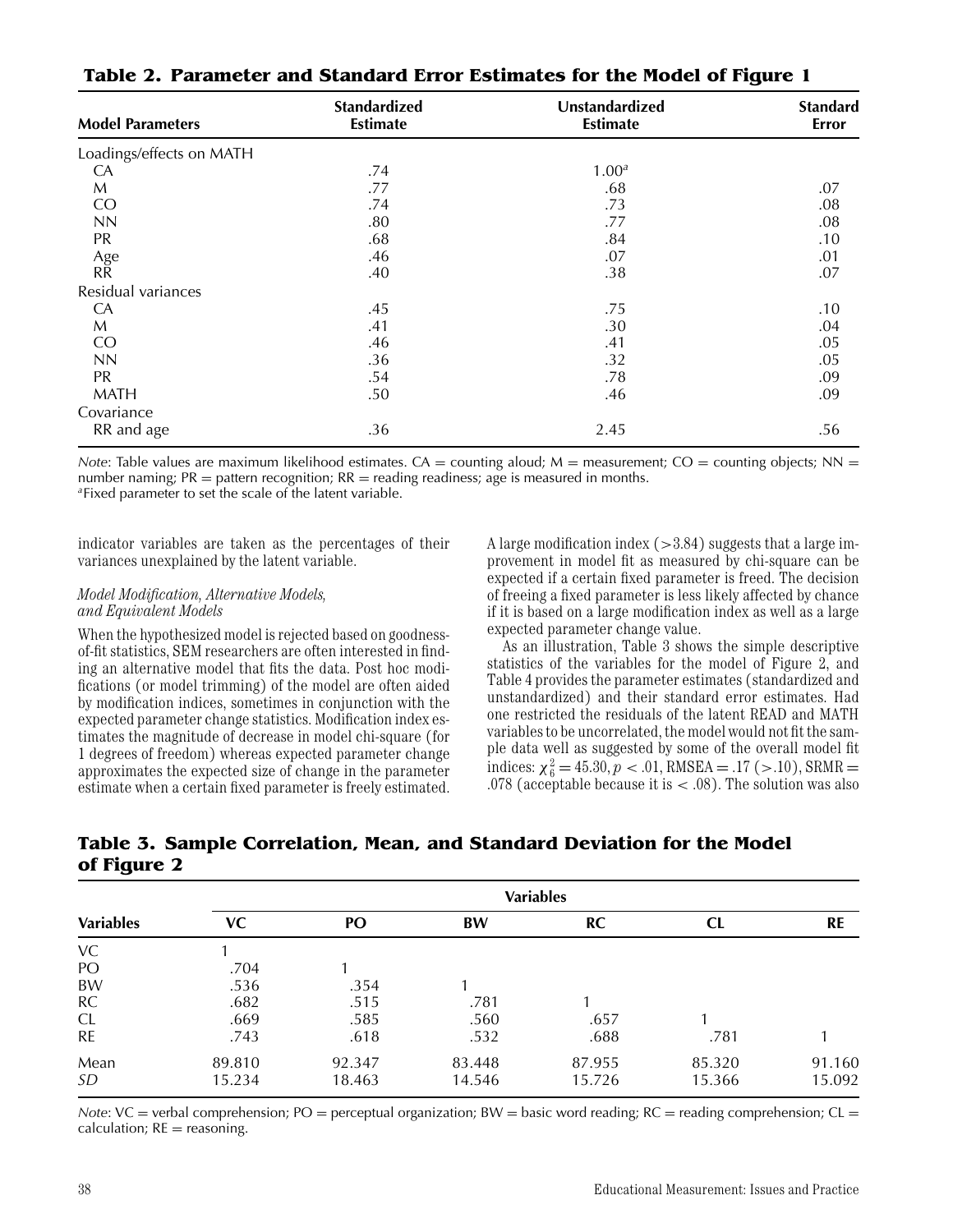| <b>Model Parameters</b>    | <b>Standardized</b><br><b>Estimate</b> | Unstandardized<br><b>Estimate</b> | <b>Standard</b><br><b>Error</b> |
|----------------------------|----------------------------------------|-----------------------------------|---------------------------------|
| Loadings/effects on READ   |                                        |                                   |                                 |
| BW                         | .79                                    | 1.00 <sup>a</sup>                 |                                 |
| RC                         | .99                                    | 1.35                              | .10                             |
| VC                         | .64                                    | .48                               | .07                             |
| PO                         | .07                                    | .04                               | .05                             |
| Loadings/effects on MATH   |                                        |                                   |                                 |
| CL                         | .85                                    | 1.00 <sup>a</sup>                 |                                 |
| RE                         | .92                                    | 1.05                              | .07                             |
| VC                         | .64                                    | .55                               | .06                             |
| PO                         | .23                                    | .16                               | .05                             |
| Residual variances         |                                        |                                   |                                 |
| <b>BW</b>                  | .38                                    | 79.55                             | 10.30                           |
| RC                         | .02                                    | 5.28                              | 11.96                           |
| CL                         | .27                                    | 64.22                             | 8.98                            |
| <b>RE</b>                  | .16                                    | 36.77                             | 7.88                            |
| <b>READ</b>                | .52                                    | 69.10                             | 10.44                           |
| <b>MATH</b>                | .33                                    | 56.98                             | 9.21                            |
| Covariances                |                                        |                                   |                                 |
| VC and PO                  | .70                                    | 198.05                            | 24.39                           |
| Residuals of READ and MATH | .21                                    | 31.05                             | 6.31                            |

# **Table 4. Parameter and Standard Error Estimates for the Model of Figure 2**

*Note*: Table values are maximum likelihood estimates. VC = verbal comprehension; PO = perceptual organization; BW = basic word reading; RC = reading comprehension; CL = calculation; RE = reasoning. *a*Fixed parameter to set the scale of the latent variable.

improper because there was a negative error variance estimate. The modification index for the covariance between the residuals of READ and MATH was 33.03 with unstandardized expected parameter change of 29.44 (standardized expected change  $= .20$ ). There were other large modification indices. However, freeing the residual covariance between READ and MATH was deemed most justifiable because the relationship between these two latent variables was not likely fully explained by the two intelligence subtests (VC and PO). The modified model appeared to fit the data quite well  $(\chi^2_{5} = 0.28 \times 10^{-10})$  $8.63, p = .12, RMSEA = .057, SRMR = .017$ . The actual chisquare change from 45.30 to 8.63 (i.e., 36.67) was slightly different from the estimated change (33.03), as was the actual parameter change  $(31.05 \text{ vs. } 29.44; \text{ standardized value} =$ .21 vs. .20). The differences between the actual and estimated changes are slight in this illustration because only one parameter was changed. Because parameter estimates are not independent of each other, the actual and expected changes may be very different if multiple parameters are changed simultaneously, or the order of change may matter if multiple parameters are changed one at a time. In other words, different final models can potentially result when the same initial model is modified by different analysts.

As a result, researchers are warned against making a large number of changes and against making changes that are not supported by strong substantive theories (e.g., Byrne, 1998, p. 126). Changes made based on modification indices may not lead to the "true" model in a large variety of realistic situations (MacCallum, 1986; MacCallum, Roznowski, & Necowitz, 1992). The likelihood of success of post hoc modification depends on several conditions: It is higher if the initial model is close to the "true" model, the search continues even when a statistically plausible model is obtained, the

search is restricted to paths that are theoretically justifiable, and the sample size is large (MacCallum, 1986). Unfortunately, whether the initially hypothesized model is close to the "true" model is never known in practice. Therefore, one can never be certain that the modified model is closer to the "true" model.

Moreover, post hoc modification changes the confirmatory approach of SEM. Instead of confirming or disconfirming a theoretical model, modification searches can easily turn modeling into an exploratory expedition. The model that results from such searches often capitalizes on chance idiosyncrasies of sample data and may not generalize to other samples (e.g., Browne & Cudeck, 1989; Tomarken & Waller, 2003). Hence, not only is it important to explicitly account for the specifications made post hoc (e.g., Tomarken & Waller, 2003), but it is also crucial to cross-validate the final model with independent samples (e.g., Browne & Cudeck, 1989).

Rather than data-driven post hoc modifications, it is often more defensible to consider multiple alternative models a priori. That is, multiple models (e.g., based on competing theories or different sides of an argument) should be specified prior to model fitting and the best fitting model is selected among the alternatives. Jöreskog (1993) discussed different modeling strategies more formally and referred to the practice of post hoc modification as *model generating*, the consideration of different models a priori as *alternative models*, and the rejection of the misfit hypothesized model as *strictly confirmatory*.

As models that are just-identified will fit the data perfectly regardless of the particular specifications, different just-identified models (sub-models or the entire model) detailed for the same set of variables are considered equivalent. Equivalent models may be very different in implications but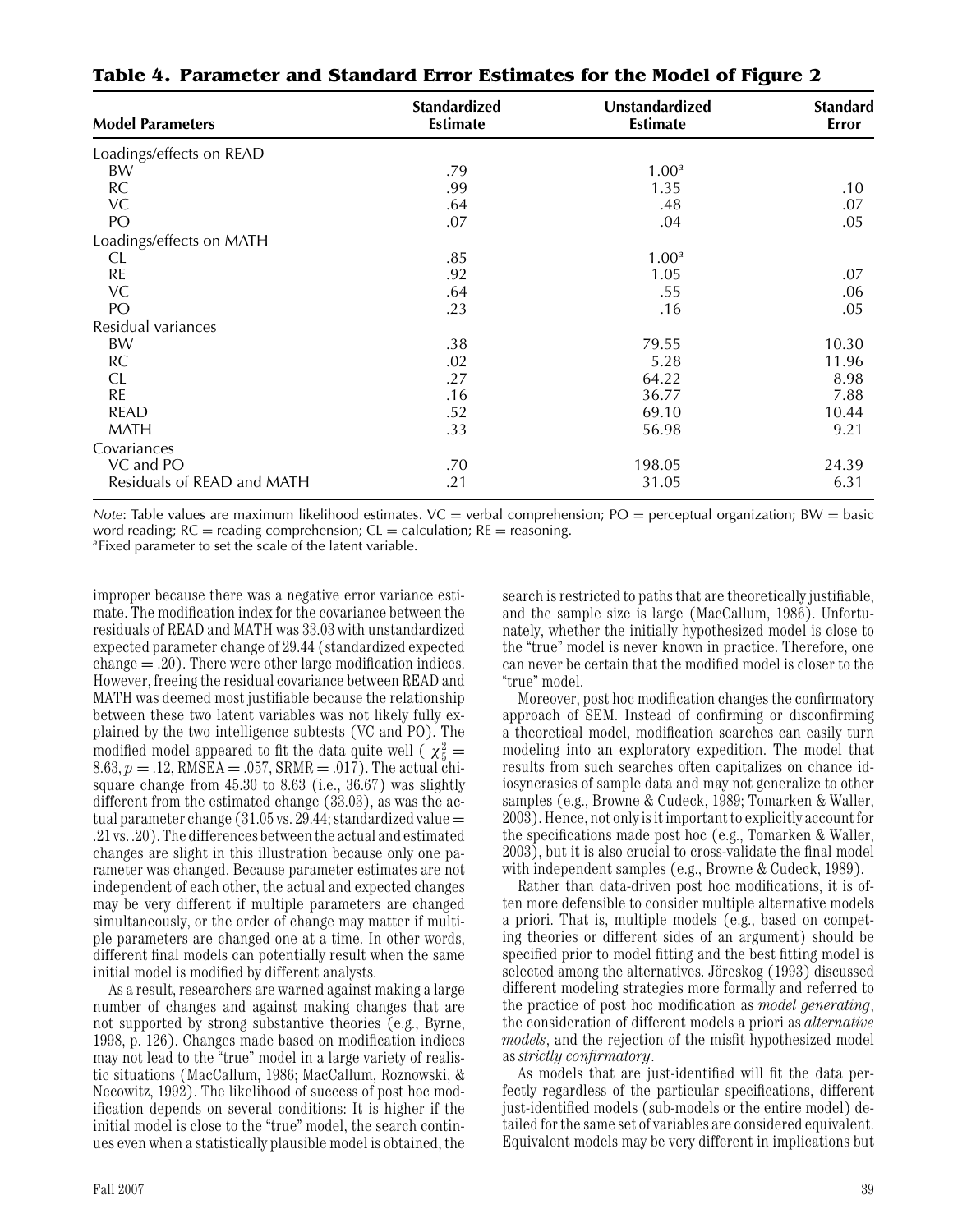produce identical model-data fit. For instance, predicting verbal ability from quantitative ability may be equivalent to predicting quantitative ability from verbal ability or to equal strength of reciprocal effects between verbal and quantitative ability. In other words, the direction of causal hypotheses cannot be ruled out (or determined) on empirical grounds using cross-sectional data but on theoretical foundations, experimental control, or time precedence if longitudinal data are available. See MacCallum, Wegener, Uchino, and Fabrigar (1993) and Williams, Bozdogan, and Aiman-Smith (1996) for more detailed discussions of the problems and implications of equivalent models. Researchers are encouraged to consider different models that may be empirically equivalent to their selected final model(s) before they make any substantial claims. See Lee and Hershberger (1990) for ideas on generating equivalent models.

### *Causal Relations*

Although SEM allows the testing of causal hypotheses, a well fitting SEM model does not and cannot prove causal relations without satisfying the necessary conditions for causal inference, partly because of the problems of equivalent models discussed above. The conditions necessary to establish causal relations include time precedence and robust relationship in the presence or absence of other variables (see Kenny, 1979, and Pearl, 2000, for more detailed discussions of causality). A selected well-fitting model in SEM is like a retained null hypothesis in conventional hypothesis testing. It remains plausible among perhaps many other models that are not tested but may produce the same or better level of fit. SEM users are cautioned not to make unwarranted causal claims. Replications of findings with independent samples are essential especially if the models are obtained based on post hoc modifications. Moreover, if the models are intended to be used in predicting future behaviors, their utility should be evaluated in that context.

# **Software Programs**

Most SEM analyses are conducted using one of the specialized SEM software programs. However, there are many options, and the choice is not always easy. Below is a list of the commonly used programs for SEM. Special features of each program are briefly discussed. It is important to note that this list of programs and their associated features is by no means comprehensive. This is a rapidly changing area and new features are regularly added to the programs. Readers are encouraged to consult the web sites of software publishers for more detailed information and current developments.

# *LISREL*

LISREL (linear structural relationships) is one of the earliest SEM programs and perhaps the most frequently referenced program in SEM articles. Its version 8 (Jöreskog & Sorbom, 1996a, 1996b) has three components: PRELIS, ¨ SIMPLIS, and LISREL. PRELIS (pre-LISREL) is used in the data preparation stage when raw data are available. Its main functions include checking distributional assumptions, such as univariate and multivariate normality, imputing data for missing observations, and calculating summary statistics, such as Pearson covariances for continuous variables, polychoric or polyserial correlations for categorical variables,

means, or asymptotic covariance matrix of variances and covariances (required for asymptotically distribution-free estimator or Satorra and Bentler's scaled chi-square and robust standard errors; see footnote 5). PRELIS can be used as a stand-alone program or in conjunction with other programs. Summary statistics or raw data can be read by SIMPLIS or LISREL for the estimation of SEM models. The LISREL syntax requires the understanding of matrix notation while the SIMPLIS syntax is equation-based and uses variable names defined by users. Both LISREL and SIMPLIS syntax can be built through interactive LISREL by entering information for the model construction wizards. Alternatively, syntax can be built by drawing the models on the Path Diagram screen. LISREL 8.7 allows the analysis of multilevel models for hierarchical data in addition to the core models. A free student version of the program, which has the same features as the full version but limits the number of observed variables to 12, is available from the web site of Scientific Software International, Inc. (http://www.ssicentral.com). This web site also offers a list of illustrative examples of LISREL's basic and new features.

# *EQS*

Version 6 (Bentler, 2002; Bentler & Wu, 2002) of EQS (Equations) provides many general statistical functions including descriptive statistics, *t*-test, ANOVA, multiple regression, nonparametric statistical analysis, and EFA. Various data exploration plots, such as scatter plot, histogram, and matrix plot are readily available in EQS for users to gain intuitive insights into modeling problems. Similar to LISREL, EQS allows different ways of writing syntax for model specification. The program can generate syntax through the available templates under the "Build\_EQS" menu, which prompts the user to enter information regarding the model and data for analysis, or through the Diagrammer, which allows the user to draw the model. Unlike LISREL, however, data screening (information about missing pattern and distribution of observed variables) and model estimation are performed in one run in EQS when raw data are available. Model-based imputation that relies on a predictive distribution of the missing data is also available in EQS. Moreover, EQS generates a number of alternative model chi-square statistics for nonnormal or categorical data when raw data are available. The program can also estimate multilevel models for hierarchical data. Visit http://www.mvsoft.com for a comprehensive list of EQS's basic functions and notable features.

# *Mplus*

Version 3 (Muthén & Muthén, 1998–2004) of the Mplus program includes a Base program and three add-on modules. The Mplus Base program can analyze almost all single-level models that can be estimated by other SEM programs. Unlike LISREL or EQS, Mplus version 3 is mostly syntax-driven and does not produce model diagrams. Users can interact with the Mplus Base program through a language generator wizard, which prompts users to enter data information and select the estimation and output options. Mplus then converts the information into its program-specific syntax. However, users have to supply the model specification in Mplus language themselves. Mplus Base also offers a robust option for non-normal data and a special full-information maximum likelihood estimation method for missing data (see footnote 4). With the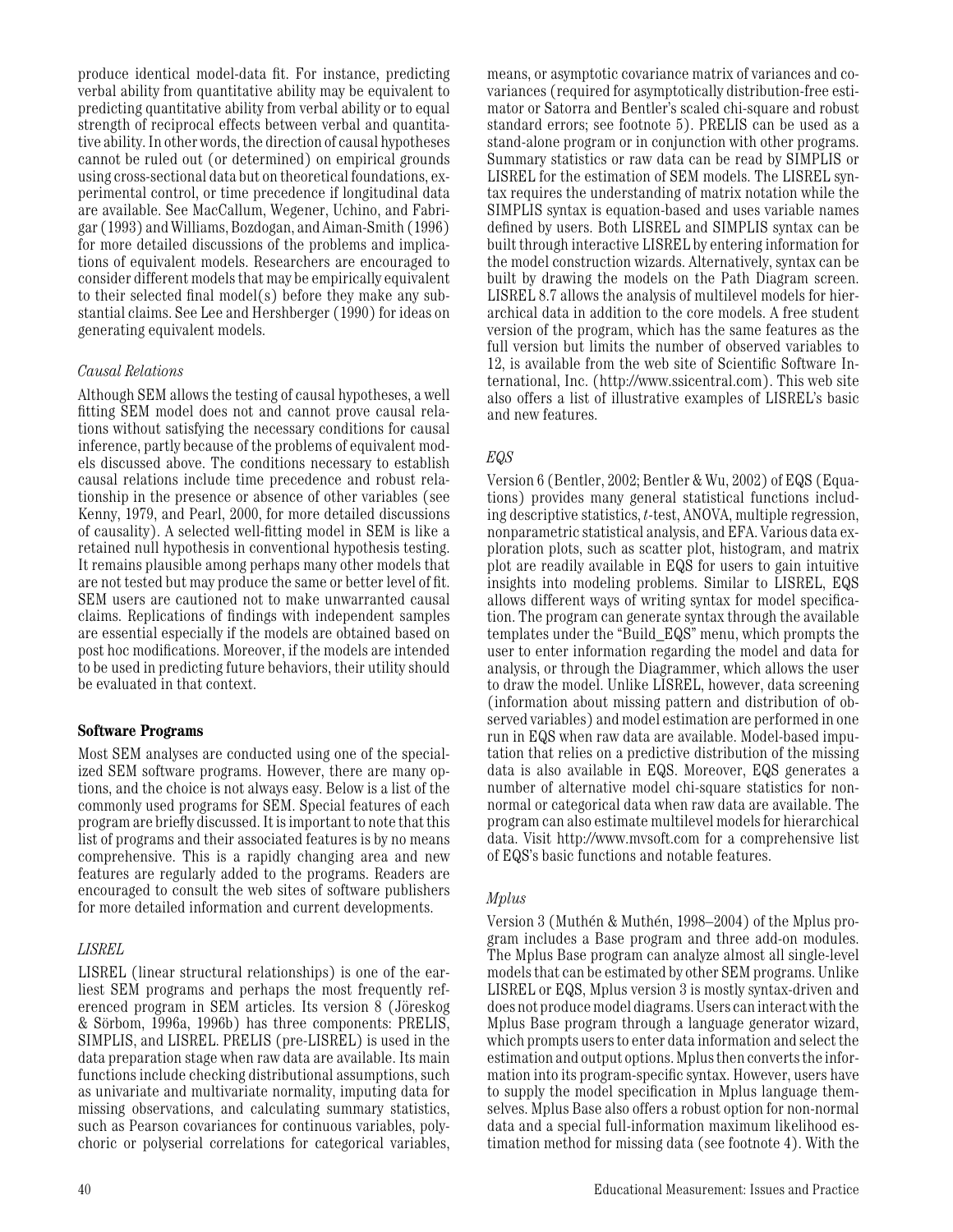add-on modules, Mplus can analyze multilevel models and models with latent categorical variables, such as latent class and latent profile analysis. The modeling of latent categorical variables in Mplus is so far unrivaled by other programs. The official web site of Mplus (http://www.statmodel.com) offers a comprehensive list of resources including basic features of the program, illustrative examples, online training courses, and a discussion forum for users.

#### *Amos*

Amos (analysis of moment structure) version 5 (Arbuckle, 2003) is distributed with SPSS (SPSS, Inc., 2006). It has two components: Amos Graphics and Amos Basic. Similar to the LISREL Path Diagram and SIMPLIS syntax, respectively, Amos Graphics permits the specification of models by diagram drawing whereas Amos Basic allows the specification from equation statements. A notable feature of Amos is its capability for producing bootstrapped standard error estimates and confidence intervals for parameter estimates. An alternative full-information maximum likelihood estimation method for missing data is also available in Amos. The program is available at http://www.smallwaters.com or http://www.spss.com/amos/.

### *Mx*

Mx (Matrix) version 6 (Neale, Boker, Xie, & Maes, 2003) is a free program downloadable from http://www.vcu.edu/mx/. The Mx Graph version is for Microsoft Windows users. Users can provide model and data information through the Mx programming language. Alternatively, models can be drawn in the drawing editor of the Mx Graph version and submitted for analysis. Mx Graph can calculate confidence intervals and statistical power for parameter estimates. Like Amos and Mplus, a special form of full-information maximum likelihood estimation is available for missing data in Mx.

#### *Others*

In addition to SPSS, several other general statistical software packages offer built-in routines or procedures that are designed for SEM analyses. They include the CALIS (covariance analysis and linear structural equations) procedure of SAS (SAS Institute Inc., 2000; http://www.sas.com/), the RAMONA (reticular action model or near approximation) module of SYSTAT (Systat Software, Inc., 2002; http://www.systat.com/), and SEPATH (structural equation modeling and path analysis) of Statistica (StatSoft, Inc., 2003; http://www.statsoft.com/products/advanced.html).

# **Summary**

This module has provided a cursory tour of SEM. Despite its brevity, most relevant and important considerations in applying SEM have been highlighted. Most specialized SEM software programs have become very user-friendly, which can be either a blessing or a curse. Many SEM novices believe that SEM analysis is nothing more than drawing a diagram and pressing a button. The goal of this module is to alert readers to the complexity of SEM. The journey in SEM can be exciting because of its versatility and yet frustrating because the first ride in SEM analysis is not necessarily smooth for everyone. Some may run into data problems, such as missing data, non-normality of observed variables, or multicollinearity; estimation problems that could be due to data problems or identification problems in model specification; or interpretation problems due to unreasonable estimates. When problems arise, SEM users will need to know how to troubleshoot systematically and ultimately solve the problems. Although individual problems vary, there are some common sources and potential solutions informed by the literature. For a rather comprehensive list of references by topics, visit http://www.upa.pdx.edu/IOA/newsom/semrefs.htm. Serious SEM users should stay abreast of the current developments as SEM is still growing in its estimation techniques and expanding in its applications.

# **Self-Test**

- 1. List at least two advantages of structural equation models over regular ANOVA and regression models.
- In a conventional SEM diagram,  $Y1\rightarrow Y2$  means:
	- A. Y2 is an exogenous variable.
	- B. Variation in Y2 is affected by variation in Y1.
	- C. Variation in Y1 is explained within the model.<br>D. Y1 and Y2 are correlated.
	- Y1 and Y2 are correlated.
- 3. What is NOT included in a path model?
	- A. Exogenous variable
	- B. Endogenous variable
	- C. Latent variable
	- D. Disturbance
- 4. What is a mediator in a path model?
- 5. Which of the following statements regarding path models is NOT correct?
	- A. It is an extension of multiple regressions.
	- B. It can be used to examine mediation effects.
	- C. Measurement errors are well accounted for in path models.
	- D. It can be used to examine causal hypotheses between independent and dependent variables.
- 6. A researcher wants to study the effect of SES on students' classroom behavior and would like to find out whether SES affects classroom behavior directly or indirectly by way of its direct effect on academic achievement. Which of the following models is the most appropriate for this study?
	- A. Confirmatory factor analysis model
	- B. Path model
	- C. Growth model
	- D. Multiple-sample model
- 7. What are some possible ways of accounting for measurement errors of observed variables in SEM?
- 8. What does it mean for a model to be identified?
	- A. The model is theory based.
	- B. Fit indices for the model are all satisfactory.
	- C. An SEM program successfully produces a solution for the model.
	- D. There exists a unique solution for every free parameter in the model.
- 9. In order for a model to be identified, we must set the variances of the latent variables to 1. T/F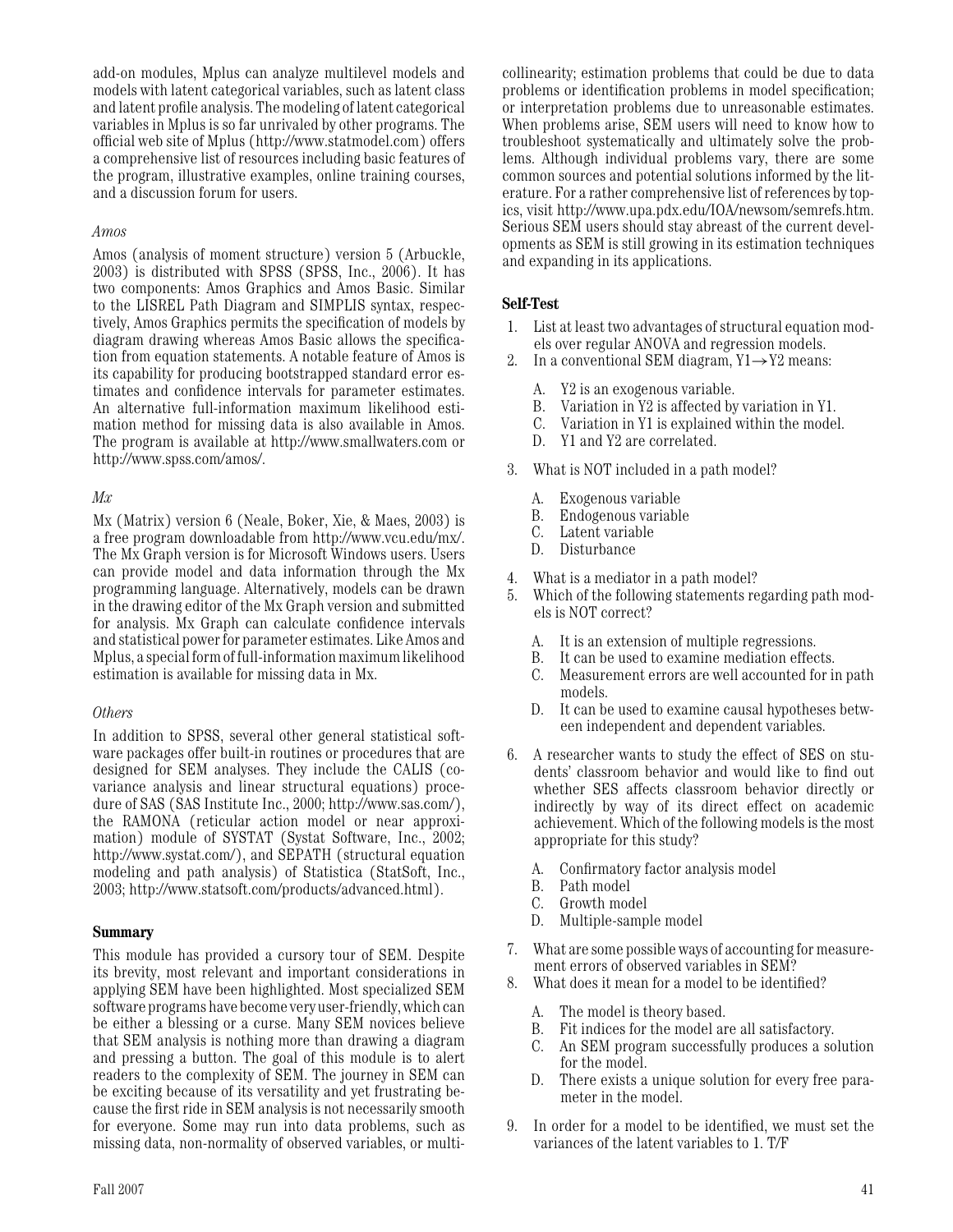- 10. The model test statistic,  $(N 1)F$ <sub>min</sub>, has a chi-square distribution, where  $N$  is the sample size and  $F_{\min}$  is minimum of the fit function. T/F
- 11. Even if a model fits the data quite well, it is still very likely that we will get a significant chi-square value. T/F
- 12. Which of the following model fit indices is the most sensitive to sample size?
	- A. Chi-square
	- B. RMSEA
	- C. SRMR
	- D. CFI
- 13. Which of the following most likely suggests bad model fit?
	- A. High values in incremental fit indices
	-
	- B. High value in GFI High value in model chi-square
	- D. High value in RMSEA
- 14. Which of the following suggests improper solution to the model?
	- A. Nonsignificant residual variance
	- B. Negative disturbance variance
	- Negative covariance
	- D. Small correlation
- 15. Which of the following statements about modification index is true?
	- A. It indicates the amount of change in parameter estimates if we free a certain fixed parameter.
	- B. Model modification decisions must be based on modification index values.
	- C. All parameters that have modification index values larger than 3.84 should be freed.
	- D. It indicates the amount of change in chi-square if we free a certain fixed parameter.
- 16. One of the advantages of using SEM is that causal relations among variables can be established using crosssectional data. T/F

# **Key to Self-Test**

- 1. SEM can include both observed and latent variables, and relationships among latent constructs can be examined; several dependent variables can be studied in a single SEM analysis; equation residuals can be correlated in SEM.
- 2. B
- 3. C
- 4. A mediator is a variable that serves as both a source variable and a result variable. In other words, it affects, and is also affected by, some other variables within the model.
- 5. C
- 6. B
- 7. There are two possible ways: (1) incorporate reliability coefficients, if applicable, by fixing error variances to squared standard errors of measurement; (2) incorporate measurement models when multiple indicators of the constructs are available.
- 8. D
- 9. F (The scale of a latent variable can be set in two ways: standardizing or fixing the factor loading of one indicator to 1.)
- 10. F (It has a chi-square distribution only when the model is correctly specified and other model assumptions are satisfied.)
- 11. T (Holding model-data discrepancy constant, model chisquare value increases as sample size increases.)

- 13. D (Both high values of model chi-square and RMSEA indicate bad model fit but chi-square is also affected by sample size, so the best option is RMSEA.)
- 14. B
- 15. D
- 16. F (There are certain necessary conditions for causal relations that are not likely satisfied by cross-sectional studies.)

# **Acknowledgment**

We thank James DiPerna, Paul Morgan, and Marley Watkins for sharing the data used in the illustrative examples, as well as Hoi Suen and the anonymous reviewers for their constructive comments on a draft of this article.

# **Notes**

1 When a model involves feedback or reciprocal relations or correlated residuals, it is said to be nonrecursive; otherwise the model is recursive. The distinction between recursive and nonrecursive models is important for model identification and estimation.

 $2$ The term error variance is often used interchangeably with unique variance (that which is not common variance). In measurement theory, unique variance consists of both "true unique variance" and "measurement error variance," and only measurement error variance is considered the source of unreliability. Because the two components of unique variance are not separately estimated in measurement models, they are simply called "error" variance.

3 This principle of identification in SEM is also known as the *t-*rule (Bollen, 1989, p. 93, p. 242). Given the number of *p* observed variables in any covariance-structure model, the number of variances and covariances is  $p(p + 1)/2$ . The parameters to be estimated include factor loadings of measurement models, path coefficients of structural relations, and variances and covariances of exogenous variables including those of residuals. In the math ability example, the number of observed variances and covariances is  $7(8)/2 =$ 28 and the number of parameters to be estimated is 15  $(5$  loadings  $+ 2$  path coefficients  $+ 3$  variance–covariance among predictors  $+ 6$  residual variances  $- 1$  to set the scale of the latent factor). Because 28 is greater than 15, the model satisfies the *t-*rule.

<sup>4</sup>It is not uncommon to have missing observations in any research study. Provided data are missing completely at random, common ways of handling missing data, such as imputation, pairwise deletion, or listwise deletion can be applied. However, pairwise deletion may create estimation problems for SEM because a covariance matrix that is computed based on different numbers of cases may be singular or some estimates may be out-of-bound. Recent versions of some SEM software programs offer a special maximum likelihood estimation method (referred to as full-information maximum likelihood), which uses all available data for estimation and requires no imputation. This option is logically appealing because there is no need to make additional assumptions for imputation and there is no loss of observations. It has also

<sup>12.</sup> A